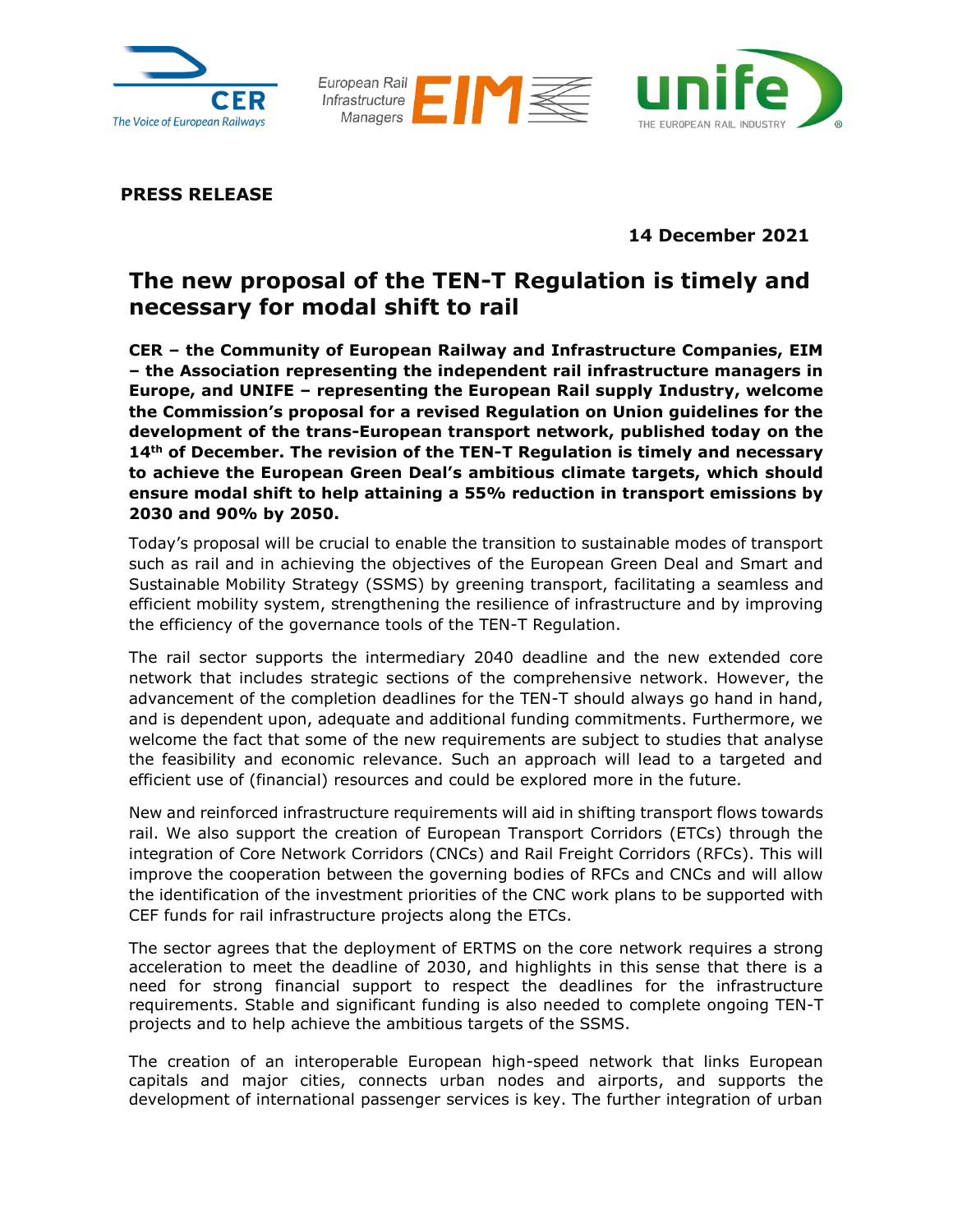



nodes into the TEN-T network is crucial as rail is still missing a significant number of last mile infrastructure for freight and multimodal connections for passengers. All this will not be achieved without sufficient and targeted funding and investments for the rail infrastructure development and ensuring a strong regulatory stability in the Technical Specifications for Interoperability.

The new proposal on TEN-T will be discussed in parallel with important files of the Fit for 55 legislative package. Legislators must ensure consistency and synergy between the new TEN-T and the provisions of the Alternative Fuels Infrastructure Regulation. To shift more traffic to rail, the Social Climate Fund should finance access to collective low and zero emissions mobility and ETS revenues should be used as additional sources to finance current and new rail projects. In addition, the ETS scope must be widened to ensure that all modes of transport pay for the price of their emissions.

**CER Executive Director Alberto Mazzola said***: "Today's proposal of the TEN-T Regulation opens the door to unleashing rail's full potential as the most sustainable transport mode, but that does not come without costs and challenges. It is crucial to invest in railways, to build and upgrade resilient infrastructure that complies with the technical requirements and support rail in becoming the backbone of sustainable mobility. It is important to make the best use of revenues from the EU Emissions Trading System (ETS) to finance rail TEN-T investments".* 

**EIM Executive Director Monika Heiming** noted: *"With today's ambitious proposal to reform the TEN-T Regulation, the European Commission clearly shows that it is very committed to continue the creation of a modern cross-border European multimodal transport system. At the end of the European Year of Rail, this initiative shows the way forward and proposes some ambitious measures and simplification of the existing structures. EIM is ready to cooperate with its Members, the European institutions and the other sector stakeholders to realise the railway network of the future."*

**UNIFE Director General Philippe Citroën** remarked: "*Completing the TEN-T network by 2050 is essential to achieve the EU climate targets, with rail as the backbone of sustainable transport. The TEN-T revision will definitely contribute to it and to meet the ambitious objectives of the EU SSMS of doubling high speed rail by 2030 and doubling rail freight by 2050. Advancing on ERTMS deployment with clear targets is also a very important step in the right direction. Due to the huge investments needed, it is imperative to provide smart synergies between EU funding programmes such as CEF, the Recovery Funding and the EU Structural Funds keeping in mind the need to modernise fleets with new and energy efficient rolling stock*.*''*